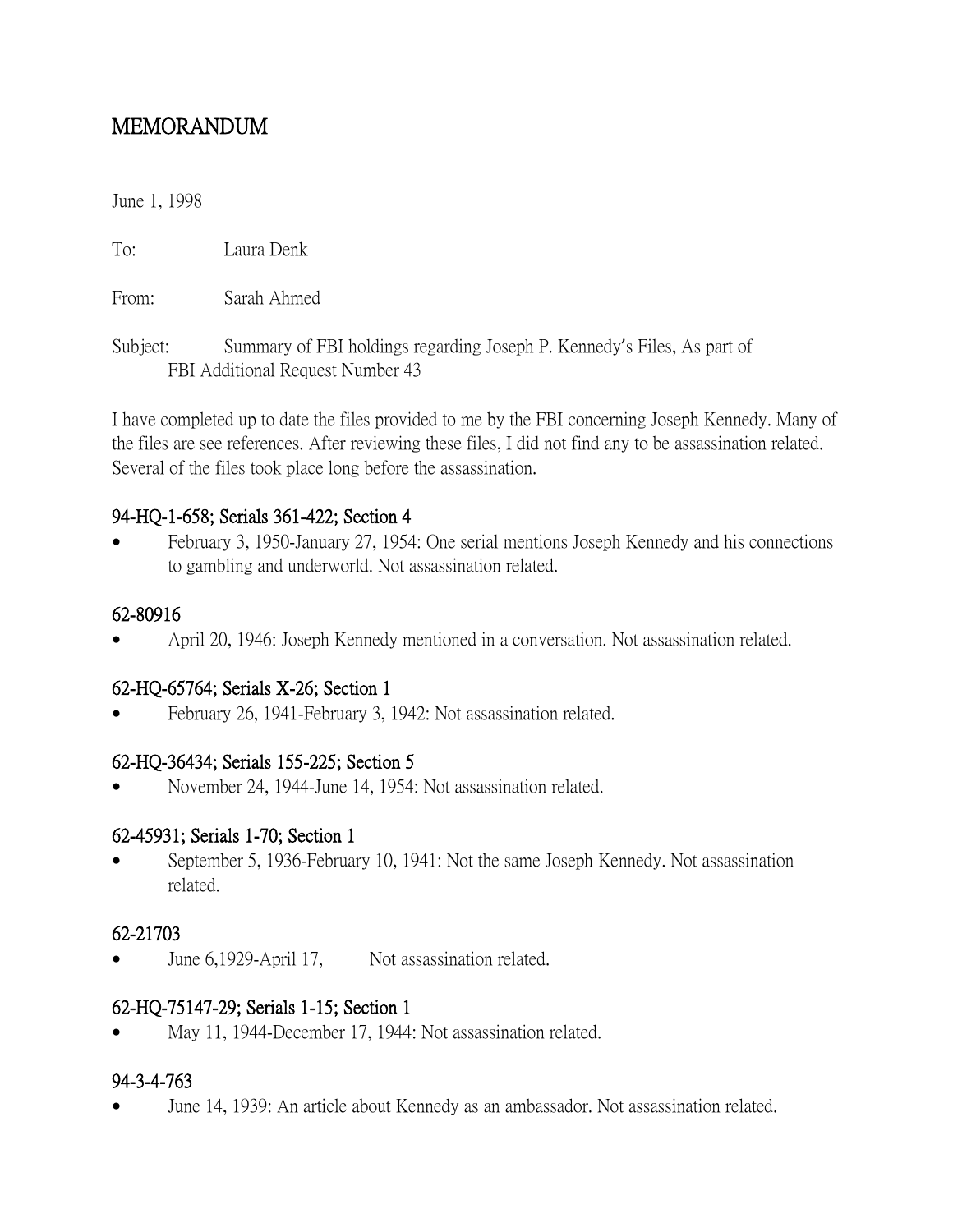### 94-HQ-1-153; Serials 1-94; Section 1

January 8, 1937-January 22, 1954: Not assassination related.

# 140-HQ-1397; Serials 1-30; Section 1

 August 6, 1953-February 19, 1954: Joseph Kennedy listed on a government task force. Not assassination related.

#### 94-46699

June 1, 1954: Not assassination related.

### 62-HQ-91933; Serials 470-560; Section 8

April 4, 1951-April 14, 1951: Not assassination related.

### 94-36077

 May 23, 1946: An article written by Joseph Kennedy in "The Commercial and Financial Chronicle". Not assassination related.

### 62-HQ-42615; Serials 21-90; Section 5

January 6, 1939-February 3, 1944: Tax information. Not assassination related.

## 66-1138; Serials 0-9; Section 1

April 17, 1932-February 27, 1933: Not assassination related.

### 66-1138; Serials 10-30; Section 2

February 25, 1933-July 8, 1933: Not assassination related.

### 62-HQ-102821; Serials 1-30; Section 1

 January 9, 1956-August 9, 1957: Joseph Kennedy on the Presidents Board of Consultants on Foreign Intelligence Activities. Not assassination related.

### 140-HQ-1397; Serials 31-44; Section 2

February 18, 1954-May 4, 1955: Not assassination related.

## 62-HQ-38824; Serials 926-950; Section 37

April 19, 1943-May 22, 1947: Miami organized crime. Not assassination related.

## 62-HQ-49765; Serials X-89X; Section 1

September 20, 1922-January 4, 1940: Not assassination related.

### 62-HQ-75147-29; Serials 16-41; Section 2

December 1, 1944-February 17, 1945: Organized crime. Not assassination related.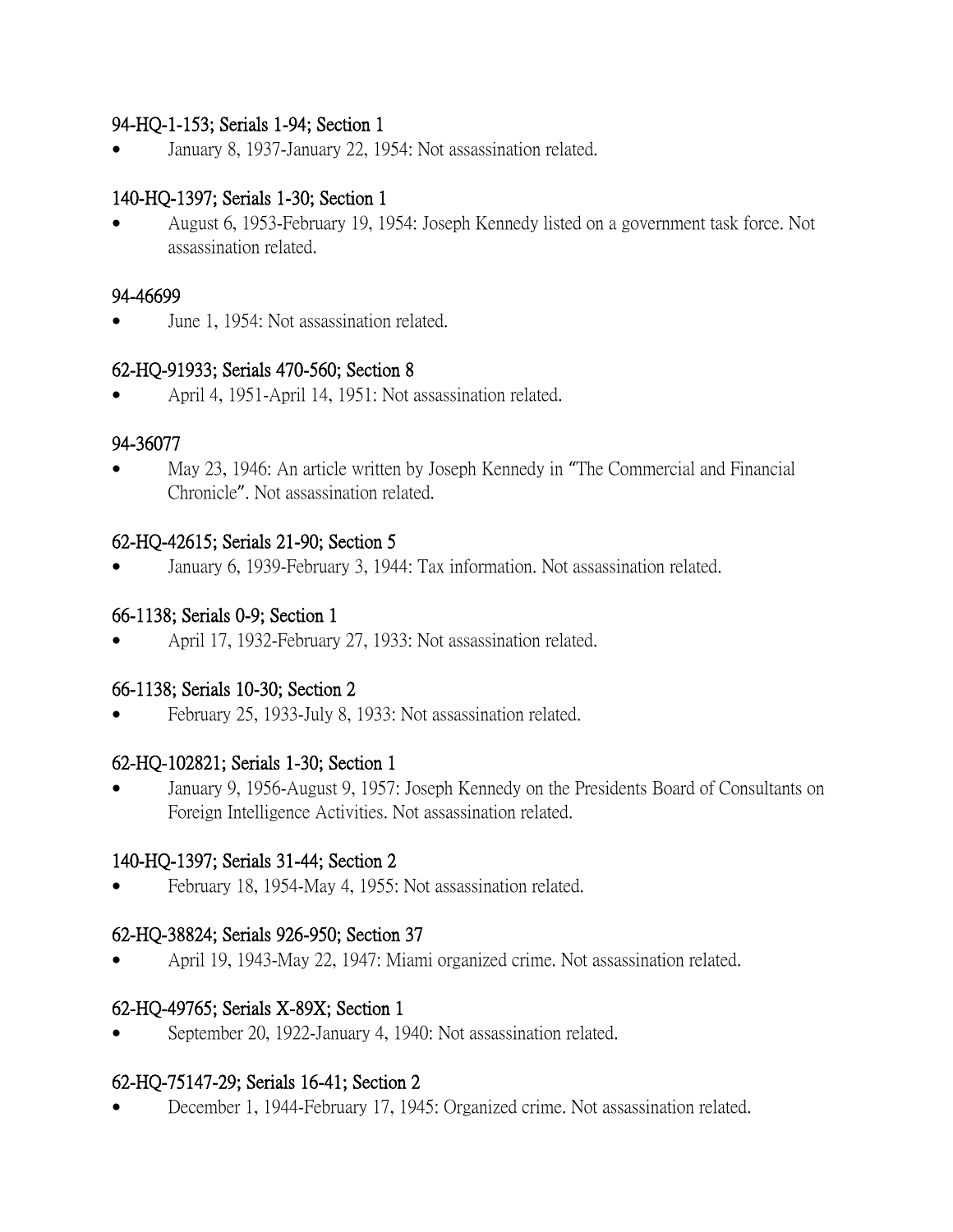## 62-HQ-78335; Serials 1-64; Section 1

May 5, 1945-July 13, 1945: Organized crime. Not assassination related.

# 94-HQ-8-350; Serials 41-100; Section 2

April 27, 1940-June 14, 1942: Not assassination related.

# 94-HQ-8-350; Serials 1073-1168; Section 18

 September 10, 1960-March 5, 1962: President Kennedy's policy on USSR and Cuba, descriptions of his relations with Khrushchev. Invitations to President Kennedy and Attorney General Kennedy to visit the Soviet Union. Not assassination related.